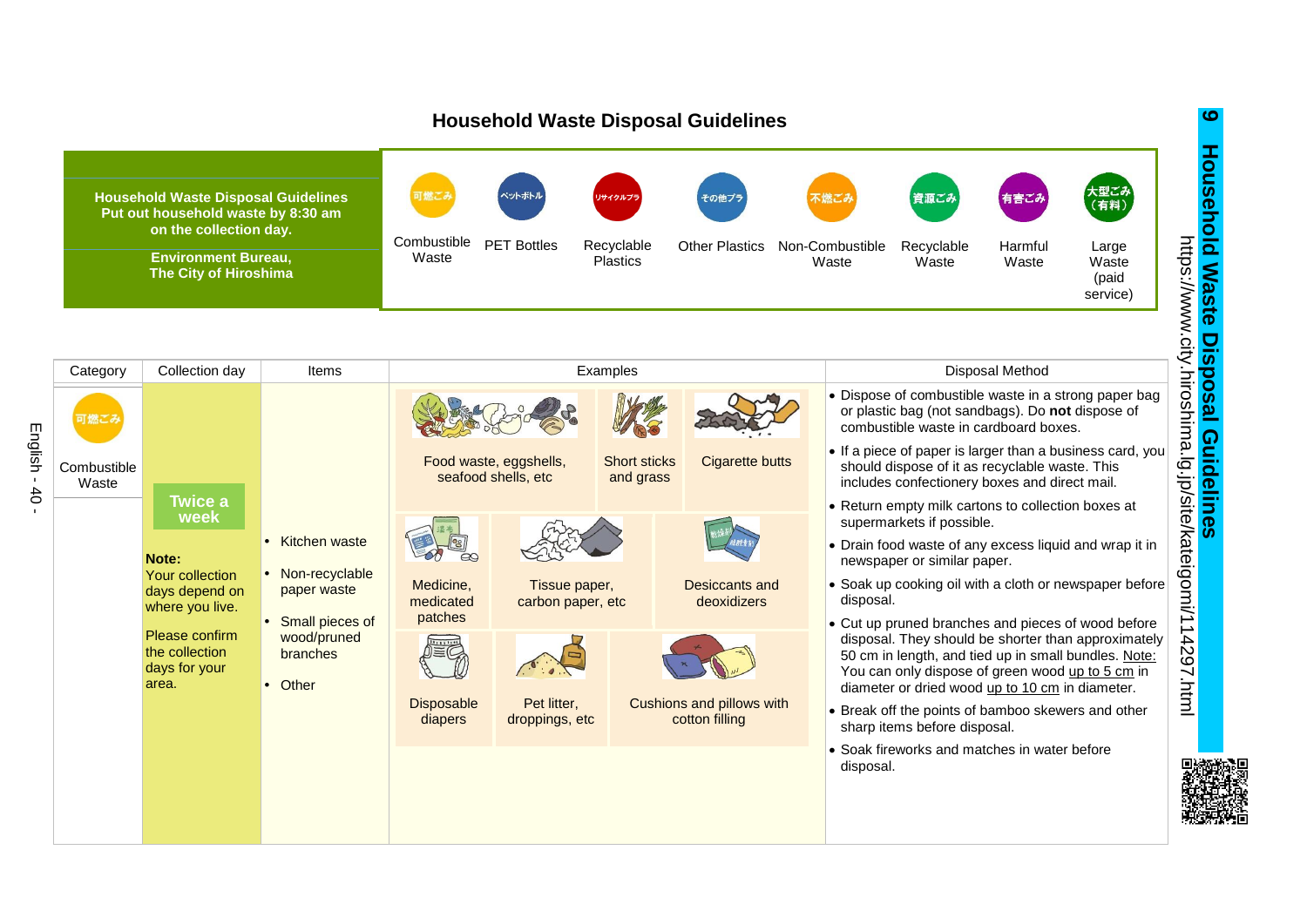| Category                          | Collection day                                                                                                 | Items                                          | Examples                                                                                                                                                                                                                                                                             | Disposal Method                                                                                    |                                                                                                                                                                                                                                                                                                                                                                                                                                                                     |
|-----------------------------------|----------------------------------------------------------------------------------------------------------------|------------------------------------------------|--------------------------------------------------------------------------------------------------------------------------------------------------------------------------------------------------------------------------------------------------------------------------------------|----------------------------------------------------------------------------------------------------|---------------------------------------------------------------------------------------------------------------------------------------------------------------------------------------------------------------------------------------------------------------------------------------------------------------------------------------------------------------------------------------------------------------------------------------------------------------------|
| ペットボトル<br><b>PET Bottles</b>      | Once a<br>week                                                                                                 | <b>PET</b> bottles<br>Look for this<br>symbol- | PET bottles for beverages (soft<br>drinks, tea, coffee, water, etc).<br>PET bottles for alcohol, mirin,<br>vinegar, soy sauce, noodle<br>dipping sauce (mentsuyu), and<br>oil-free dressings; bottles for<br>oil-based dressings should be<br>disposed of as Recyclable<br>Plastics. | Caps and labels go in Recyclable<br>Plastics.                                                      | Dispose of PET bottles in a transparent or<br>semi-transparent plastic bag.<br>• PET bottles must be bagged separately<br>from Recyclable Plastics.<br>• Do not put bags filled with PET bottles into<br>another bag.<br>• Plastic bottles for cooking oil, sauce, and<br>detergent go in Recyclable Plastics.<br>• Remove caps and labels, empty and rinse<br>the inside of bottles with water, and crush<br>them. (Caps and labels go in Recyclable<br>Plastics.) |
| Category                          | Note:                                                                                                          | Items                                          | Examples                                                                                                                                                                                                                                                                             |                                                                                                    | <b>Disposal Method</b>                                                                                                                                                                                                                                                                                                                                                                                                                                              |
| リサイクルプラ<br>Recyclable<br>Plastics | Your collection<br>day depends on<br>where you live.<br>Please confirm<br>the collection<br>days in your area. | <b>Container and</b><br>packaging plastics     | Plastic product containers and packaging<br>Bags and netting<br>Polystyrene containers and<br>packaging material                                                                                                                                                                     |                                                                                                    | Dispose of recyclable plastics in a<br>transparent or semi-transparent plastic<br>bag.<br>• Recyclable plastics must be bagged<br>separately from PET Bottles.<br>• Do not put bags filled with recyclable                                                                                                                                                                                                                                                          |
|                                   |                                                                                                                | Look for this<br>symbol.                       | <b>Plastic bottles</b><br>Plastic cups                                                                                                                                                                                                                                               | Plastic lids, caps, and<br>Plastic wrap for food<br>labels<br><b>Tubes</b><br>Supermarket checkout | plastics into another bag.<br>• Wash food containers before deposing of<br>them. If they are difficult to clean, dispose of<br>them as Combustible Waste.<br>• Before disposing of bottles and tubes,<br>completely use up their contents and<br>remove anything stuck to them.<br>• Remove caps and lids.<br>• Return supermarket food trays to collection                                                                                                         |
|                                   |                                                                                                                |                                                | (Paper cups go in Combustible<br>Waste)                                                                                                                                                                                                                                              | bags, $etc$                                                                                        | boxes at supermarkets if possible.                                                                                                                                                                                                                                                                                                                                                                                                                                  |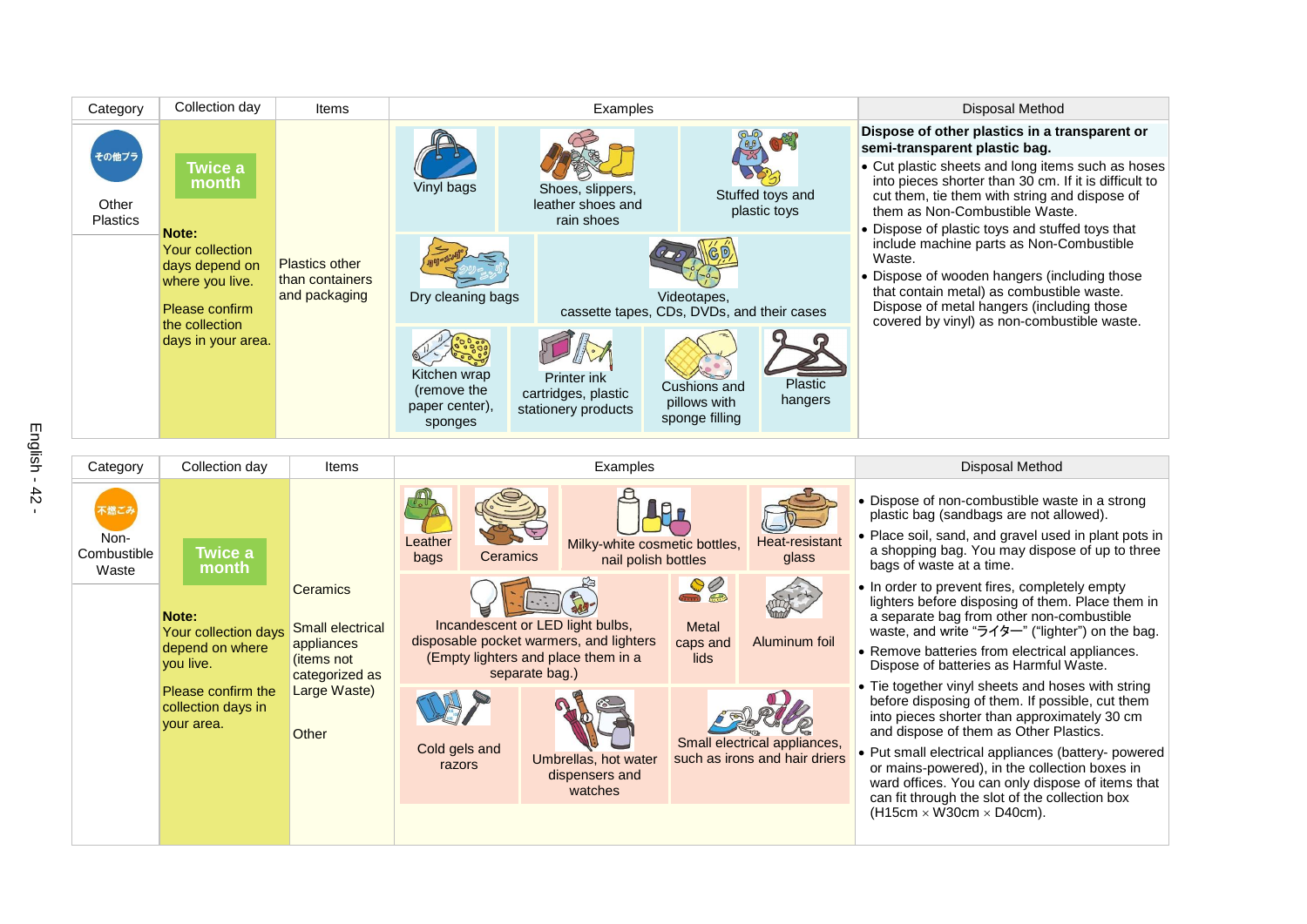| Category             | Collection day                                                                                  | Items                                                                                                  | Examples                                                                                                                                                                                                                                                                                                                                        | <b>Disposal Method</b>                                                                                                                                                                                                                                                                                                                                                                                                                                                                                                                                                                                                                                                                                           |
|----------------------|-------------------------------------------------------------------------------------------------|--------------------------------------------------------------------------------------------------------|-------------------------------------------------------------------------------------------------------------------------------------------------------------------------------------------------------------------------------------------------------------------------------------------------------------------------------------------------|------------------------------------------------------------------------------------------------------------------------------------------------------------------------------------------------------------------------------------------------------------------------------------------------------------------------------------------------------------------------------------------------------------------------------------------------------------------------------------------------------------------------------------------------------------------------------------------------------------------------------------------------------------------------------------------------------------------|
| Recyclable<br>Waste  | <b>Twice a</b><br>month<br>Note:<br><b>Your collection</b><br>days depend on<br>where you live. | Paper (larger<br>than a business<br>card)<br><b>Cloth</b><br>Please confirm the Metals<br><b>Glass</b> | Cloth<br>Old clothes, curtains, etc<br>Cardboard<br><b>Newspapers</b><br>bags<br>Other paper larger than a business card<br><b>Kitchen knives</b><br>(including books, magazines, flyers,<br>(Wrapped in<br>confectionery boxes, and direct mail)<br>newspaper, etc)                                                                            | • Tie paper up with string. Place other recyclable waste<br>in a strong bag (not a sandbag) and dispose of it<br>separately from Harmful Waste.<br>• Be sure to use up spray cans, or empty them in a<br>well-ventilated outdoor place far from fire. Do not<br>make holes in spray cans before disposing of them.<br>• If spray cans, paint cans, and containers for medicine<br>or chemicals are not empty they will not be collected,<br>so please consult their manufacturers.<br>• Wrap kitchen knives and broken glass in newspaper<br>(etc) and write "危険(きけん)" ("dangerous") on them.<br>• If possible, take returnable bottles (such as beer<br>bottles and large sake bottles) back to the store where |
|                      | collection days in<br>your area.                                                                |                                                                                                        | Cosmetic<br>Cans including 18-liter<br>bottles (except<br>Glass bottles and<br>square cans (ittokan), oil<br>milky-white<br>broken glass<br>cans, and spray cans<br>bottles and nail<br>(Remove bottle<br>(use up or empty them in<br>polish bottles)<br>caps.)<br>a well-ventilated outdoor<br>place far from fire), pots,<br>frying pans, etc | they were purchased.<br>• Remove caps and lids from cans and bottles, make<br>sure to empty them and wash them thoroughly before<br>disposal.<br>• The City of Hiroshima recommends "Group Collection"<br>to reduce waste and prevent it from being stolen. To<br>find out whether Group Collection is carried out in your<br>area, contact your local neighborhood association.<br>• As much as possible, donate and reuse old clothes.                                                                                                                                                                                                                                                                         |
| Category             | Collection day                                                                                  | Items                                                                                                  | Examples                                                                                                                                                                                                                                                                                                                                        | <b>Disposal Method</b>                                                                                                                                                                                                                                                                                                                                                                                                                                                                                                                                                                                                                                                                                           |
| <b>Harmful Waste</b> | <b>Twice a</b><br>month                                                                         |                                                                                                        |                                                                                                                                                                                                                                                                                                                                                 | • Be sure to place harmful waste in a separate plastic bag<br>(not a sandbag) from recyclable waste, and write "有害(ゆ<br>うがい)" ("harmful") on the bag.<br>• Non-mercury thermometers go in non-combustible waste.                                                                                                                                                                                                                                                                                                                                                                                                                                                                                                 |
|                      | Note:<br>Your collection<br>days depend on<br>where you live.                                   | <b>Dry-cell batteries</b><br>Fluorescent<br>lights                                                     | Dry-cell batteries, watch batteries,<br>fluorescent lights, mercury thermometers, etc<br>(Cover both terminals of watch batteries (etc) with tape)                                                                                                                                                                                              | • LED bulbs and LED fluorescent lights go in<br>non-combustible waste.<br>• Fluorescent lights go in harmful waste, regardless of their<br>size.<br>• Place fluorescent lights in boxes, or wrap them in                                                                                                                                                                                                                                                                                                                                                                                                                                                                                                         |
|                      | Please confirm the<br>collection days in<br>your area.                                          | <b>Mercury</b><br>thermometers                                                                         |                                                                                                                                                                                                                                                                                                                                                 | newspaper or other material, and then place them in a<br>plastic bag. This is to prevent mercury from leaking if the<br>fluorescent lights break.<br>• When putting out harmful waste, be careful not to break<br>anything.                                                                                                                                                                                                                                                                                                                                                                                                                                                                                      |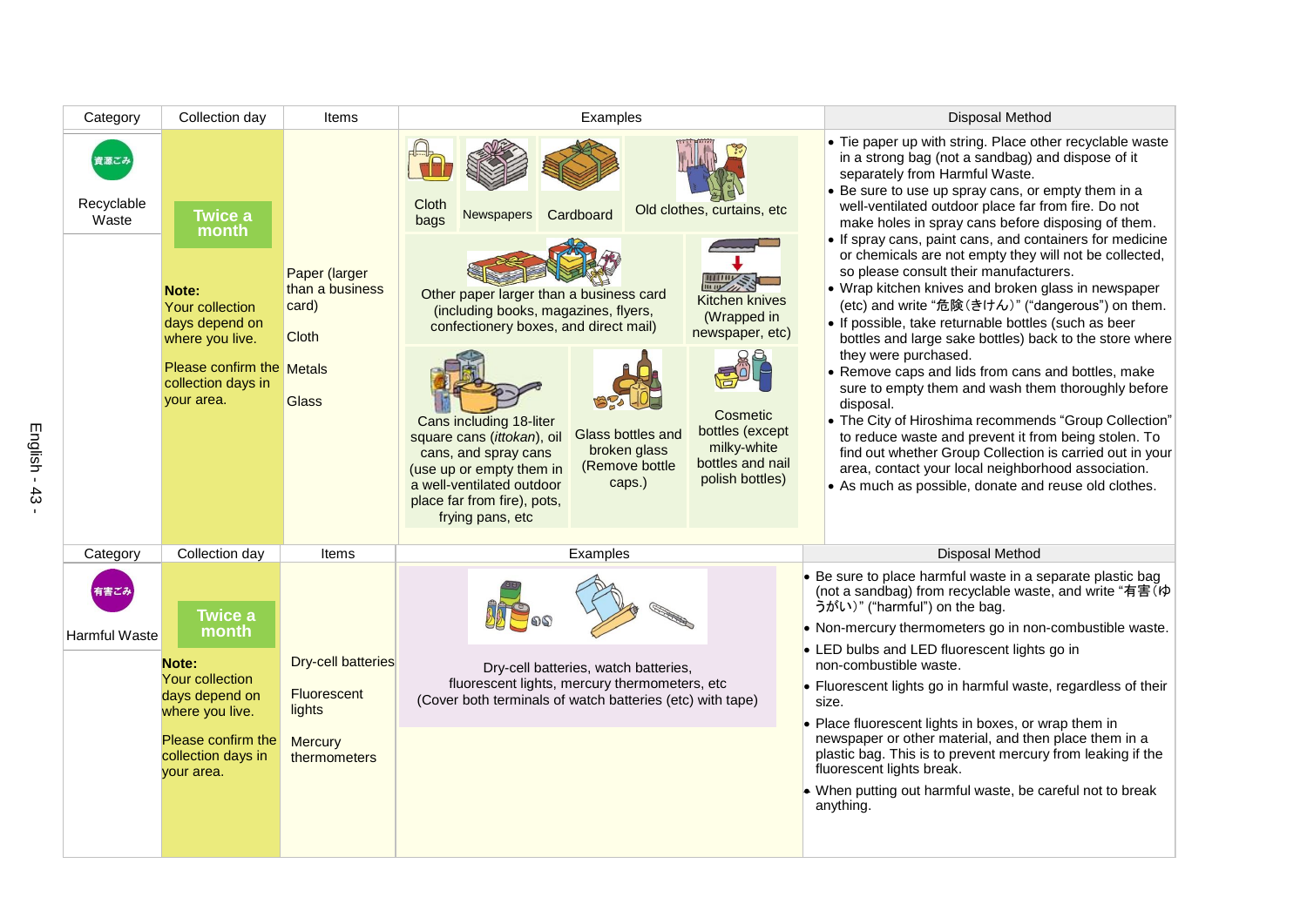| Category                                                                                                                                                                                                                                                                                                               | Collection day                                                                                                                                                                      | Items                                     | Examples                                                                                                                                                                                                                                                                                                   |                                                                                  | Disposal Method                                                                                                                                                                                                                                                                                                                                                                                                                                                                                                                                                                                                          |
|------------------------------------------------------------------------------------------------------------------------------------------------------------------------------------------------------------------------------------------------------------------------------------------------------------------------|-------------------------------------------------------------------------------------------------------------------------------------------------------------------------------------|-------------------------------------------|------------------------------------------------------------------------------------------------------------------------------------------------------------------------------------------------------------------------------------------------------------------------------------------------------------|----------------------------------------------------------------------------------|--------------------------------------------------------------------------------------------------------------------------------------------------------------------------------------------------------------------------------------------------------------------------------------------------------------------------------------------------------------------------------------------------------------------------------------------------------------------------------------------------------------------------------------------------------------------------------------------------------------------------|
| Large Waste<br>(paid<br>service)                                                                                                                                                                                                                                                                                       | <b>Twice a</b><br>month<br><b>Reservation</b><br>required<br>Note:<br>Your collection days<br>depend on where<br>vou live.<br>Please confirm the<br>collection days in<br>your area | Items subject to<br>the Home<br>Appliance | Items subject to the Home Appliance Recycling Law<br>(air conditioners, TV sets, refrigerators, freezers, washing<br>machines, home driers)                                                                                                                                                                |                                                                                  | Twice a month (reservation required)<br>• When disposing of large waste (paid service), you must<br>make a reservation at the Large Waste Information<br>Center. Please make a reservation before purchasing a<br>payment ticket (sticker). Payment tickets are<br>non-refundable and cannot be reissued.<br>Large Waste Information Center                                                                                                                                                                                                                                                                              |
|                                                                                                                                                                                                                                                                                                                        |                                                                                                                                                                                     |                                           | Futons, dressers, desks, plastic<br>kerosene containers, bicycles,<br>etc<br>Note: For shoe cupboards,                                                                                                                                                                                                     | Vacuum cleaners.<br>microwave ovens, etc                                         | (Ōgata Gomi Uketsuke Sentā)<br>Tel: 082-544-5300    Fax: 082-544-5301<br>Business hours: 9am - 6 pm<br>Closed: Saturdays, Sundays, holidays, August 6,<br>December 29 to January 3<br>Reservation deadline:<br>Three days before your area's collection day (Count from<br>the day before the collection day. Do not include days<br>when the center is closed.)                                                                                                                                                                                                                                                         |
| <b>Recycling Law</b><br>Home appliances<br><b>Furniture</b><br>Make a reservation with the Large<br><b>Bedding</b><br>Waste Information Center.<br>Tel: 082-544-5300<br>Other<br>Fax: 082-544-5301<br>The Center receives many calls<br>immediately after weekends and<br>holidays. Please make reservations<br>early. |                                                                                                                                                                                     |                                           | cupboards, bookshelves, chests,<br>and other large items, measure<br>their dimensions (width and<br>height viewed from the front)<br>before making a reservation for<br>collection.                                                                                                                        |                                                                                  | Reservations are also available through the City of<br>Hiroshima website. The reservation deadline is five days<br>before your area's collection day. (Count from the day<br>before the collection day. Do not include days when the<br>Center is closed.)<br>• When disposing of items subject to the Home Appliance                                                                                                                                                                                                                                                                                                    |
|                                                                                                                                                                                                                                                                                                                        |                                                                                                                                                                                     |                                           | What is considered Large Waste<br>• Items whose longest length or diameter is at least 30cm<br>• Rod-shaped items whose longest length is at least 1m<br>• Board-shaped items whose longest length is at least 1m<br>and that are easily folded<br>• All items subject to the Home Appliance Recycling Law |                                                                                  | Recycling Law (air conditioners, TV sets, refrigerators,<br>freezers, washing machines, home driers), along with a<br>payment ticket issued by the City, you must obtain a home<br>appliance recycling ticket. You can obtain a home<br>appliance recycling ticket at post offices or Japan Post<br>Banks by paying the recycling fee by bank transfer.<br>• The City does not collect home PCs or PC monitors. Apply<br>to their manufacturers to have them collected or contact<br>the PC 3R Promotion Association. Collection boxes for<br>small electrical appliances are also available depending on<br>their size. |
|                                                                                                                                                                                                                                                                                                                        |                                                                                                                                                                                     |                                           |                                                                                                                                                                                                                                                                                                            | PC 3R Promotion Association<br>Tel: 03-5282-7685<br>Website: http://www.pc3r.jp/ |                                                                                                                                                                                                                                                                                                                                                                                                                                                                                                                                                                                                                          |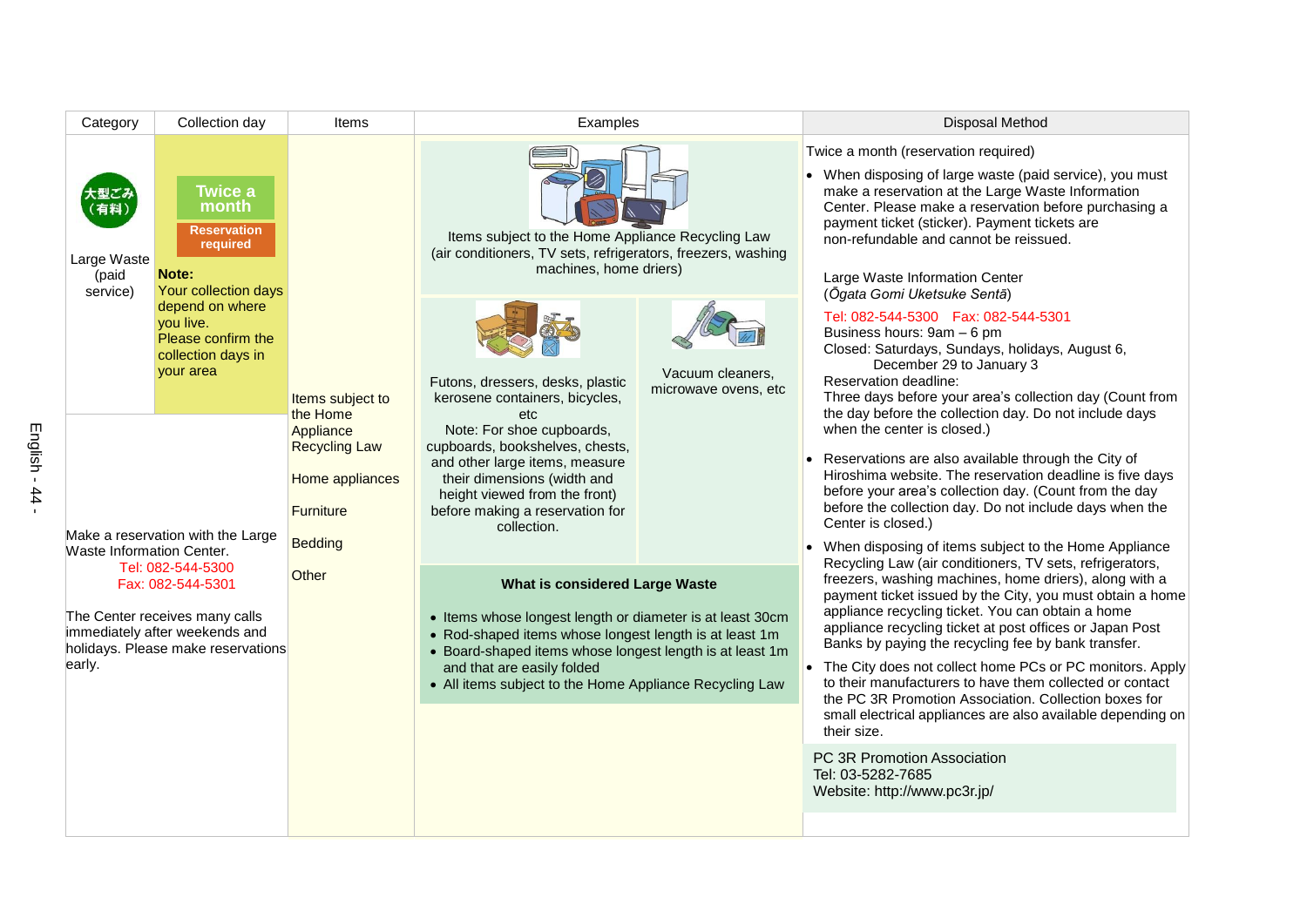## **What you can do with waste not collected by the City of Hiroshima**

| <b>Bulk waste</b><br>disposal | You must take these to a<br>designated waste collection<br>facility yourself or use a<br>licensed private waste<br>collection service. | $\blacksquare$ A large amount of waste<br>produced due to moving house,<br>garden tree pruning, house<br>redecoration, or other reasons | Do one of the following:<br>Take it directly to a waste collection facility designated for each<br>category of waste by the City.<br>Have it collected by a private waste collection service licensed                                                                                                                                                                                                                            |
|-------------------------------|----------------------------------------------------------------------------------------------------------------------------------------|-----------------------------------------------------------------------------------------------------------------------------------------|----------------------------------------------------------------------------------------------------------------------------------------------------------------------------------------------------------------------------------------------------------------------------------------------------------------------------------------------------------------------------------------------------------------------------------|
| Commercial<br>waste           |                                                                                                                                        | Waste generated from<br>commercial activities (in an office,<br>store, factory, etc)                                                    | bv the Citv.<br>Note: Some waste, including industrial waste, cannot be collected<br>at municipal facilities. Please confirm with the relevant facility in<br>advance.                                                                                                                                                                                                                                                           |
| Other                         | Take it to the store it was<br>purchased at or to its<br>manufacturer.                                                                 | (main units and monitors), etc                                                                                                          | Motorcycles (including motorized bicycles), agricultural cultivators, automobiles, disused FRP boats,<br>tires, flammable or explosive items (including gunpowder, gas cylinders, unused fire extinguishers,<br>petroleum oil, and automotive batteries), toxic substances (including agricultural chemicals and other<br>chemicals), septic tanks, fire-resistant safes, pianos (excluding electric pianos), personal computers |

## **Large Waste**

|  | Application for collection (reservation) at the Large Waste Information Center (Japanese only) |                                                                                                                                                                                                                                  |  |  |  |
|--|------------------------------------------------------------------------------------------------|----------------------------------------------------------------------------------------------------------------------------------------------------------------------------------------------------------------------------------|--|--|--|
|  | Tel:                                                                                           | 082-544-5300                                                                                                                                                                                                                     |  |  |  |
|  | Fax:                                                                                           | 082-544-5301<br>(Reservation via the internet is also available.)                                                                                                                                                                |  |  |  |
|  | Business hours:                                                                                | Monday through Friday 9am – 6 pm                                                                                                                                                                                                 |  |  |  |
|  | Closed:                                                                                        | Saturdays, Sundays, holidays, August 6, and December 29 to January 3                                                                                                                                                             |  |  |  |
|  | Reservation<br>deadline:                                                                       | At least three days before the collection day (For reservations via the internet, at least five days before the collection day). Count<br>from the day before the collection day. Do not include days when the center is closed. |  |  |  |



Hiroshima City residents can take large waste directly to the Asaminami Plant Garbage Disposal Facility. (Reservation not required/free of charge)



The City will provide support to those who cannot take large waste to designated collections sites because they live alone or are otherwise unable to.